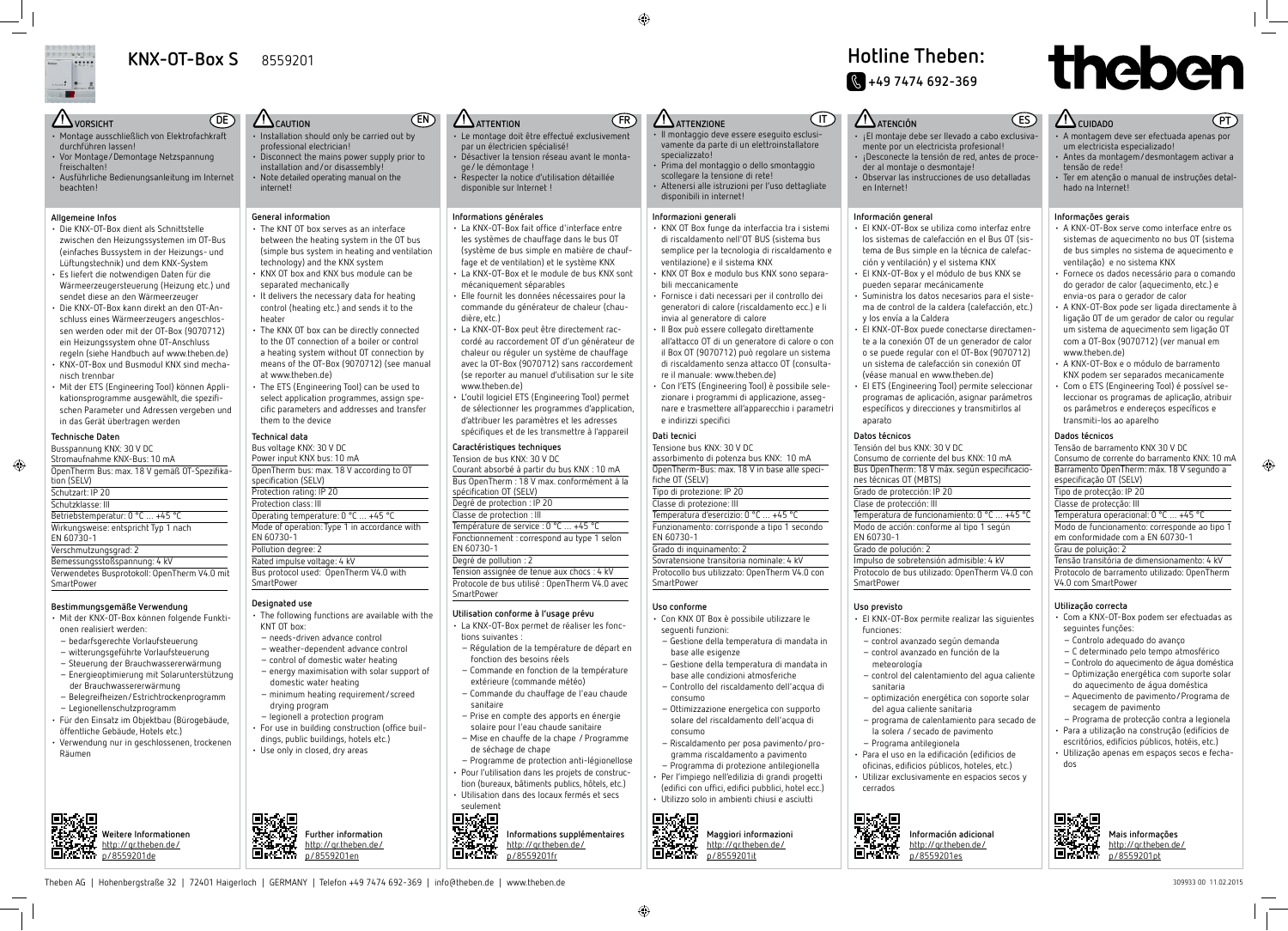¾en rieles de perfil de sombrero DIN (según

¾Pulsar la tecla Test y mantenerla pulsada hasta que la caldera se conecte. Esta función comprueba si la KNX-OT-Box se encuentra conectada correctamente al

| amiento central<br>idea si el programa<br>ado de la solera se<br>ntra activo) | OT: CH enable   |
|-------------------------------------------------------------------------------|-----------------|
| amiento del agua de<br>0                                                      | OT: DHW enable  |
| ador ON/OFF                                                                   | OT: flame state |
| 'herm activo (parpa-<br>nn el telegrama OT)                                   |                 |
| parpadeo)                                                                     | OT: error       |

# **Programa de calentamiento para secado del**

Se denomina 'calentamiento para secado del solado' la preparación destinada a colocar el solado y cuya finalidad es secar el pavimento, para acelerar el secado del solado (= calentamiento para secado del solado). Esta comprobación debe ser realizada por el solador.

• El aparato soporta el calentamiento para secado del solado según DIN EN 1264-4. • La función de calentamiento para secado del solado ha sido ajustada en fábrica y se encuentra activa tras la puesta en servicio

• La función se puede desactivar o reactivar a través de ETS (parámetro calentamiento para

• Se puede interrumpir la función hasta la puesta en servicio retirando el módulo de bus

Encontrará la base de datos ETS en **www.theben.de.** Consulte el manual KNX si desea obtener una descripción detallada del

#### **Utilização correcta**

#### **Montagem**

¾Num carril de fixação DIN (conforme EN 60715)

#### **Ligação**

¾Desligar a tensão

## **Botão de teste (5)**

¾Premir o botão de teste até ligar o gerador de calor.

Esta função de teste verifica se a KNX-OT-Box está ligada correctamente ao queimador.

## **Descrição dos LEDs**

| $\frac{\sqrt{2}}{2}$ | LED <sub>1</sub><br>verde    | Aquecimento central (pisca<br>quando o aquecimento de<br>pavimento está activo) | OT: CH enable   |
|----------------------|------------------------------|---------------------------------------------------------------------------------|-----------------|
|                      | LED <sub>2</sub><br>verde    | Aquecimento de áqua<br>doméstica                                                | OT: DHW enable  |
| Ø                    | LED <sub>3</sub><br>verde    | Ligar/desligar queimador                                                        | OT: flame state |
| <b>OT</b>            | LED <sub>4</sub><br>verde    | OpenTherm activo (pisca<br>com o telegrama OT)                                  |                 |
|                      | LED <sub>5</sub><br>vermelho | Erro (pisca)                                                                    | OT: error       |

#### **Aquecimento de pavimento/Programa de secagem de pavimento**

◈



É chamada de aquecimento de pavimento a preparação para a colocação do pavimento e destina-se à secagem do pavimento para provocar uma preparação rápida. Este teste tem de ser realizado por um profissional.

- O aparelho suporta o aquecimento de pavimento de acordo com a DIN EN 1264-4.
- A função aquecimento de pavimento é definida pela fábrica e activada após a colocação em funcionamento (LED 1 pisca).
- A função pode ser desactivada e reactivada através do ETS (parâmetro aquecimento de pavimento).
- A função pode ser interrompida até à colocação em funcionamento através da extracção do módulo de barramento KNX.

#### Pode aceder ao banco de dados ETS em **www.theben.de.**

Para descrições detalhadas das funções, use o manual KNX.



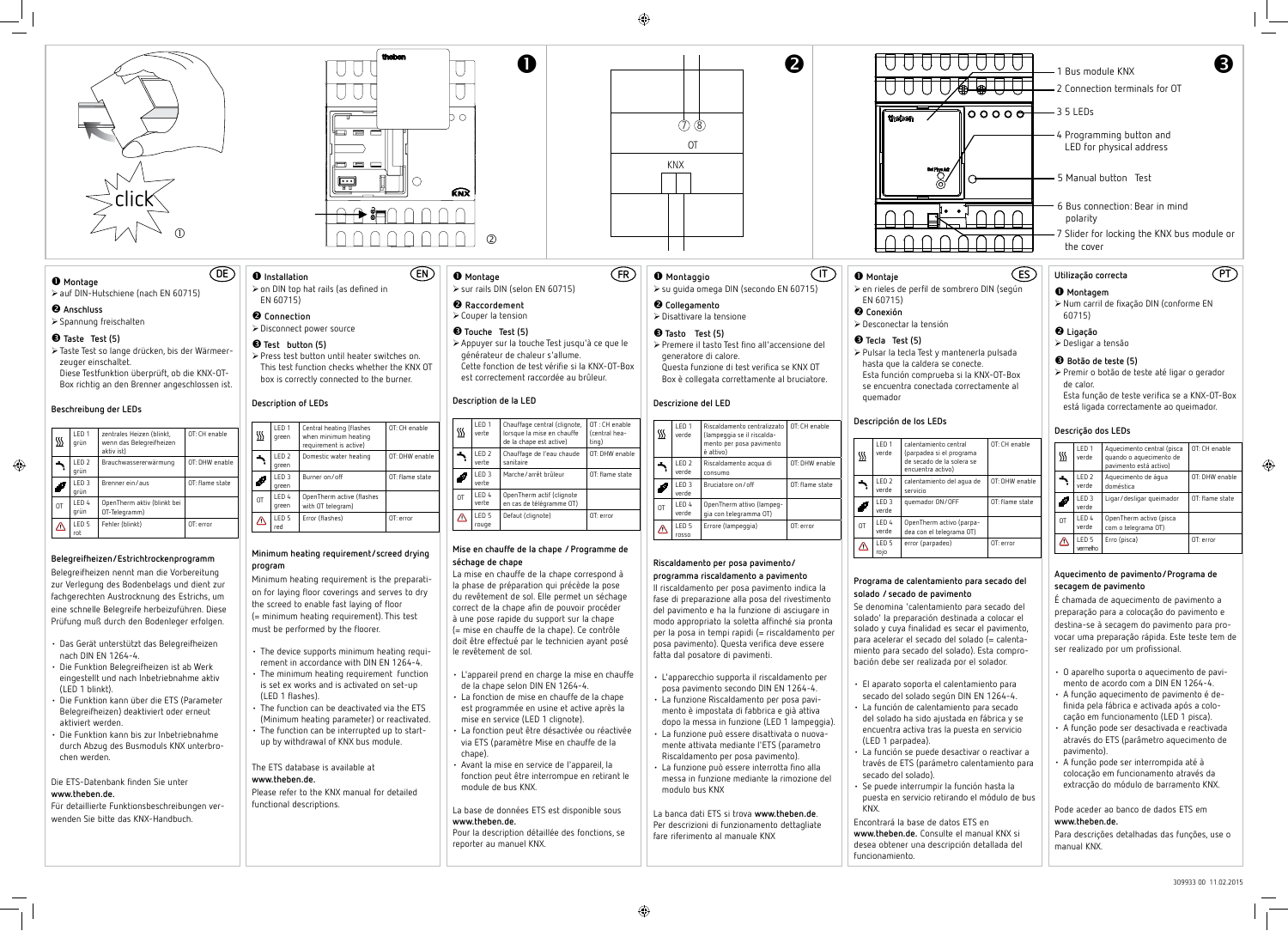# **VOORZICHTIG**

- Montage uitsluitend door een elektromonteur laten uitvoeren!
- Vóór montage/demontage netspanning vrijschakelen
- Let op de uitvoerige bedieningshandleiding op het internet

#### **Allgemene info**

Busspanning KNX: 30 V DC Opgenomen stroom KNX-bus: 10 mA OpenTherm-bus: max. 18 V volgens OT-specificatie (SELV) Beschermingsgraad: IP 20 Beschermingsklasse: III Bedrijfstemperatuur: 0 °C … +45 °C Werking: komt overeen met type 1 volgens EN 60730-1 Vervuilingsgraad: 2 Ontwerpstootspanning: 4 kV Gebruikt busprotocol: OpenTherm V4.0 met **SmartPower** 

- De KNX-OT-box dient als interface tussen de verwarmingssystemen in de OT-bus (enkelvoudig bussysteem in de verwarmings- en ventilatietechniek) en het KNX-systeem • KNX-OT-box en busmodule KNX kunnen
- mechanisch worden gescheiden
- Het levert de noodzakelijke gegevens voor de besturing van de warmtegeneratoren (verwarming etc.) en zendt deze naar de warmtegenerator.
- De KNX-OT-Box kan direct op de OT-aansluiting van een warmtegenerator worden aangesloten of met de OT-Box (9070712) een verwarmingssysteem zonder OT-aansluiting regelen (zie handboek op www.theben.de).
- Met de ETS (Engineering Tool) kunnen de toepassingsprogramma's worden geselecteerd en de specifieke parameters en adressen verstrekt en naar het apparaat worden gezonden

 $\bigoplus$ 

#### **Technische gegevens**

#### **Bedoeld gebruik**

- Met de KNX-OT-box zijn de volgende functies beschikbaar:
- op de behoefte afgestemde aanvoer regeling
- weersafhankelijke aanvoerregeling
- regeling van de tapwaterverwarming – energieoptimalisatie door ondersteuning van de tapwaterverwarming door
- zonnewarmte
- droogstoken/vloerdroogprogramma
- Legionellabeschermingsprogramma
- Geschikt voor de projectbouw (kantoorgebouwen, openbare gebouwen, hotels etc.)
- Alleen in gesloten, droge ruimtes gebruiken



el-installatør! • Kobl spændingen fra før montering/afmontering!

e udføres af en

 $\overline{DA}$   $\overline{D}$ <sub>0BS</sub>

• Se den udførlige betjeningsvejledning på internettet!

#### **Generelle informationer**

- KNX-OT-boksen er en grænseflade mellem varmesystemerne i OT-bussen (enkelt bussystem i varme- og udluftningsteknik) og KNX-systemet
- Den leverer de nødvendige data for varmeproducentstyringen (varmeapparat etc.) og sender disse til varmeproducenten
- KNX-OT-boksen kan sluttes direkte til OTtilslutningen på en varmeproducent eller sammen med OT-boksen (9070712) regulere et varmesystem uden OT-tilslutning (se
- håndbogen på www.theben.de) • KNX-OT-boksen og busmodulet KNX kan afbrydes mekanisk
- Ved hjælp af ETS (Engineering Tool) kan der vælges applikationsprogrammer, som tildeler specifikke parametre og adresser, og disse kan overføres til apparatet
- **SV** *SV* • Asennuksen saa suorittaa vain sähköalan ammattilainen! • Ennen asennusta/purkua on verkkojännite **FI**
	- kytkettävä pois päältä! • Tutustu yksityiskohtaiseen käyttöohjeeseen

#### **Tekniske data**

Busspænding KNX: 30 V DC Strømforbrug KNX-bus: 10 mA OpenTherm Bus: maks. 18 V iht. OT-specifikation

| OpenTherm Bos. moks. To V mt. Of Specifikation<br>(SELV) |
|----------------------------------------------------------|
| Beskyttelsesart: IP 20                                   |
| Beskyttelsesklasse: III                                  |
| Driftstemperatur: 0 °C til +45 °C                        |
| Funktionsform: svarer til type 1 efter<br>EN 60730-1     |
| Tilsmudsningsgrad: 2                                     |
| Mærkestødspænding: 4 kV                                  |
| Anvendt busprotokol: OpenTherm V4.0 med                  |

SmartPower

## **Produktets anvendelsesområde**

• Montering får endast utföras av behörig

elektriker!

• Koppla från strömmen innan montering/

demontering!

• Beakta utförlig bruksanvisning på Internet!

**Allmän info**

• KNX-OT-box är ett gränssnitt mellan värmesystemen i OT-bussen (enkelt bussystem i värme- och ventilationsteknik) och KNX-

systemet

• Det tillhandahåller nödvändiga data för styrning av värmepannor (uppvärmning o.s.v.) och skickar informationen till värmepannan

> Beskyttelsesklasse: III Driftstemperatur: 0 °C … +45 °C

- KNX-OT-boxen kan anslutas direkt till en värmealstrares OT-anslutning. Alternativt kan den användas med OT-boxen (9070712) användas för att reglera ett värmesystem som saknar OT-anslutning (se manual på www.
- theben.de) • KNX-OT-boxen och bussmodulen KNX kan kopplas isär mekaniskt

• Med ETS (Engineering Tool) kan du välja applikationsprogram som tillhandahåller specifika parametrar och adresser och överför dem till apparaten

## **Tekniska data**

| Busspänning KNX: 30 V DC<br>Strömförbrukning KNX-buss: ≤10 mA |
|---------------------------------------------------------------|
| OpenTherm buss: max. 18 V enligt OT-specifika-<br>tion (SELV) |
| Kapslingsklass: IP 20                                         |
| Skyddsklass: III                                              |
| Driftstemperatur 0 °C-+45 °C                                  |
| Verkningssätt: motsvarar typ 1 enligt<br>EN 60730-1           |
| Nedsmutsningsgrad: 2                                          |
| Mätimpulsspänning: 4 kV                                       |
| Bussprotokoll som används: OpenTherm V4.0<br>med SmartPower   |

#### **Avsedd användning**

# Internetissä!

#### **Yleistä tietoa**

⊕

- KNX-OT-Boxia käytetään OT-väylän (yksinkertainen lämmitys- ja tuuletustekniikan väyläjärjestelmä) lämmitysjärjestelmien ja KNX-järjestelmän välisenä liitäntänä
- Se toimittaa tarvittavat tiedot lämmöntuoton ohjaukseen (lämmitys jne.) ja lähettää nämä lämmöntuottajalle
- KNX-OT-Box voidaan liittää suoraan lämmöntuottajan OT-liitäntään tai se voi säätää OT-Boxin (9070712) kanssa lämmitysjärjestelmää, jossa ei ole OT-liitäntää (ks. käsikirja osoitteesta www.theben.de)
- KNX-OT-Box ja väylämoduuli KNX voidaan erottaa mekaanisesti
- ETS:n (Engineering Tool) avulla voidaan valita sovellusohjelmia, syöttää erityiset parametrit ja osoitteet sekä siirtää ne laitteelle.

### **Tekniset tiedot**

| Väyläjännite KNX: 30 V DC                      |  |  |
|------------------------------------------------|--|--|
| Virranotto KNX-Bus: 10 mA                      |  |  |
| OpenTherm - väylä: maks. 18 V OT-spesifikaati- |  |  |
| onn mukaan (SELV)                              |  |  |
| Kotelointiluokka: IP 20                        |  |  |
| Suojausluokka: III                             |  |  |
| Käyttölämpötila: 0 °C  +45 °C                  |  |  |
| Vaikutustapa: vastaa tyyppiä 1                 |  |  |
| EN 60730-1:n mukaan                            |  |  |
| Likaisuusaste: 2                               |  |  |
| Nimellissyöksyjännite: 4 kV                    |  |  |
| Käytetty väyläprotokolla: OpenTherm V4.0       |  |  |
| SmartPowerilla                                 |  |  |
|                                                |  |  |
| Määräysten mukainen käyttö                     |  |  |

#### • KNX-OT-Boxin avulla voidaan toteuttaa seuraavat toiminnot:

- 
- tarpeenmukainen syötön ohjaus – sään mukaan ohjattu syötön ohjaus
- käyttöveden lämmityksen ohjaus
- käyttöveden lämmityksen
- energian optimointi
- lämmitys pinnoituskelpoiseksi/
- pinnoittamattoman lattian kuivatusohjelma – suojaus legionella-bakteereja vastaan
- Käytettäväksi kohderakennuksessa (toimistorakennus, julkinen rakennus, hotellit jne.)
- Käyttö on sallittu vain suljetuissa, kuivissa tiloissa



- Følgende funktioner kan realiseres i KNX-OTboksen:
- behovsorienteret fremløbsstyring – vejrrelateret fremløbsstyring
- styring af brugsvandsopvarmning
- energioptimering med solvarmestøtte til brugsvandsopvarmning
- tørring af gulvbelægninger/tørreprogram til gulvbelægninger
- program til legionellabeskyttelse • Til anvendelse i objektbyggeri (kontorbygninger, offentlige bygninger, hoteller etc.)
- Må kun anvendes i lukkede, tørre rum
	- **Yderligere informationer** http://qr.theben.de/ p/8559201da

troinstallatør!

- Montasje må kun utføres av autorisert elek-
- Koble fra strømmen før montering/demon-
- Se full bruksanvisning på Internett!

tering!

#### **Generell informasjon**

- KNX-OT-boks brukes som grensesnitt mellom oppvarmingssystemene i OT-bus (enkelt bussystem innen oppvarmings- og ventilasjonsteknologien) og KNX-systemet • Den leverer de nødvendige data for styring av varmegenerering (oppvarming osv.) og
- sender dette til varmegeneratoren. • KNX-OT-boksen kan kobles direkte til OTtilkoblingen til en varmegenerator eller reguleres med OT-boksen (9070712) til ett varmesystem uten OT-tilkobling (se håndbok på www.theben.de).
- KNX-OT-boks og bussmodul KNX er mekanisk
- Ved hjelp av ETS (Engineering Tool) er det mulig å velge ut applikasjonsprogrammene, allokere/tildele de spesifikke parametre og adresser og overføre disse til apparatet

delbare

- Med KNX-OT-boxen kan följande funktioner tillhandahållas:
- behovsanpassad framledningsstyrning
- väderstyrd framledningsstyrning
- styrning av bruksvattenuppvärmning – energioptimering med solassisterad bruksvattenuppvärmning
- underlagstorkning/undergolvstorkning – legionellaskyddsprogram
- För användning i objektbyggen (kontorslokaler, offentliga byggnader, hotell o.s.v.)
- Endast för användning i slutna, torra lokaler
	- **Ytterliga infomation** http://qr.theben.de/ p/8559201sv

**Tekniske data**

#### Busspenning KNX: 30 V DC Strømforbruk KNX-buss: 10 mA OpenTherm Buss: maks. 18 V iht. OT-spesifikas-

Beskyttelsestype: IP 20

jon (SELV)

Virkemåte: tilsvarer type 1 iht.

EN 60730-1

**SmartPower** 

Tilsmussingsgrad: 2

Nominell støtspenning: 4 kV Anvendt bus-protokoll: OpenTherm V4.0 med

**Tiltenkt bruk**

• Med KNX-OT-boks kan man realisere følgen-

de funksjoner:

- behovsstyrt forløpsstyring
- værstyrt forløpsstyring
- styring av bruksvannoppvarming
- energioptimering med solvarmestøtte
- for bruksvannoppvarming
- beleggherdeoppvarming/avrettingstørke-
- legionella-beskyttelsesprogram • Til bruk i næringsbygg (kontorbygg, offentlige bygg, hoteller osv.) • Det må kun brukes i lukkede, tørre rom

program

• Respektujte podrobný návod k obsluze na internetu!

#### **Obecné informace**

- Box KNX OT slouží jako rozhraní mezi topnými systémy v OT sběrnici (jednoduchý sběrnicový systém v technice topení a větrání) a systémem KNX
- Dodává potřebná data pro řízení zdroje tepla (topení atd.) a odesílá je na zdroj tepla
- Box KNX OT se může připojit přímo na OT přípojku zdroje tepla nebo může společně s boxem OT (9070712) regulovat topný systém bez OT přípojky (viz příručka na www. theben.de).
- Box KNX OT a sběrnicový modul KNX jsou mechanicky oddělitelné
- S pomocí ETS (Engineering Tool) lze zvolit aplikační programy, které zadávají specifické parametry a adresy a přenášejí je do přístroje

#### **Technické údaje**

| Napětí sběrnice KNX: 30 V DC<br>Příkon sběrnice KNX: 10 mA            |
|-----------------------------------------------------------------------|
| Sběrnice OpenTherm: max. 18 V podle specifi-<br>kace OpenTherm (SELV) |
| Druh ochrany: IP 20                                                   |
| Třída ochrany: III                                                    |
| Provozní teplota: 0 °C  +45 °C                                        |
| Princip činnosti: odpovídá typu 1 podle normy<br>EN 60730-1           |
| Stupeň znečištění: 2                                                  |
| Jmenovité rázové napětí: 4 kV                                         |
| Použitý protokol sběrnice: OpenTherm V4.0 se                          |
| SmartPower                                                            |

#### **Použití k určenému účelu**

- S boxem KNX OT lze realizovat následující funkce:
- řízení chodu vpřed dle potřeby
- řízení chodu vpřed podle povětrnosti
- řízení ohřevu užitkové vody
- optimalizace energie se solární podporou ohřevu užitkové vody
- vysoušení potěru/program na vysoušení potěru
- ochranný program proti leogionelle
- Pro použití v objektech (kancelářské budovy, veřejné budovy, hotely atd.)
- Použití pouze v uzavřených suchých prostorách



**CS**

Theben AG | Hohenbergstraße 32 | 72401 Haigerloch | GERMANY | Telefon +49 7474 692-369 | info@theben.de | www.theben.de

 $\bigoplus$ 

# **Hotline Theben: J +49 7474 692-369**

| Nadere informatie    |  |
|----------------------|--|
| http://gr.theben.de/ |  |
| p/8559201nl          |  |

| $\sum$ FORSIGTIG           |  |
|----------------------------|--|
| · Monteringen må udelukken |  |

**Lisätietoa** http://qr.theben.de/ p/8559201fi

**Ytterligere informasjon** http://gr.theben.de/ p/8559201no

# theben

# $\bigcirc$  **O** POZOR

- Montáž si nechejte provést výhradně odborným pracovníkem pro elektrická zařízení!
- Před montáží/demontáží odpojte síťové napětíl

**Další informace** http://qr.theben.de/ p/8559201cs

## **KNX-OT-Box S** 8559201

 $(NL)$